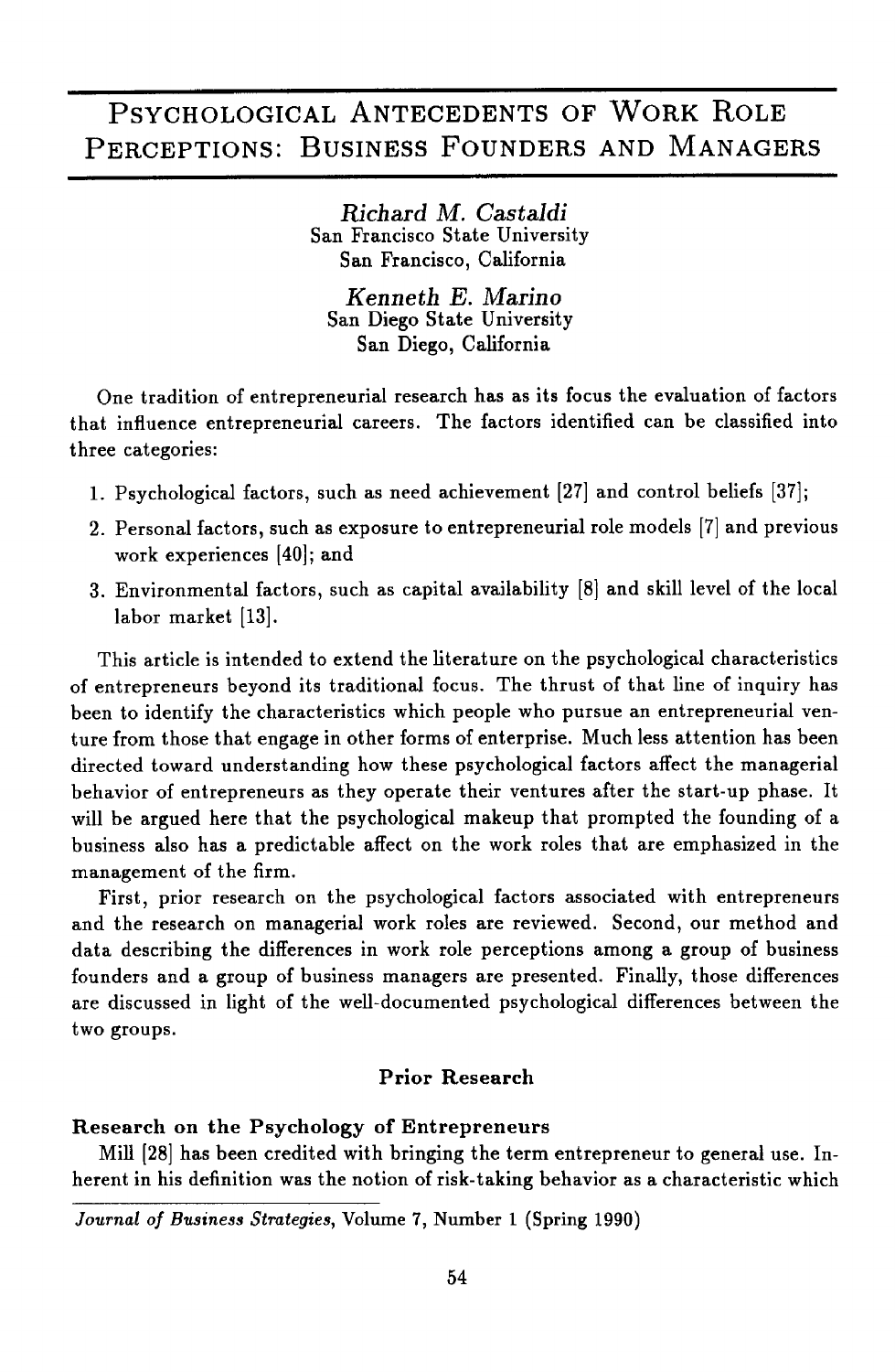separated entrepreneurs from the general population. Schumpeter [39] brought the concepts of innovation and creativity to early attempts at defining the entrepreneur. While these and other early writers clearly had psychological traits in mind, it is the work of McClelland  $([26], [27])$  which provided direction and rigor to this line of research.

Today, the two most widely-recognized psychological characteristics of entrepreneur! are need for achievement and locus of control beliefs. McClelland's early work established the need achievement construct as an important component of the psychological set of the entrepreneur. High achievement 'need is associated with a desire to possess personal responsibility for problem solving and the desire to reach goals through individual effort. Such individuals also have a strong desire to know how they are performing on the tasks they have chosen.

Rotter's work [37] similarly established and stimulated research on the locus of control construct. Entrepreneurs exhibit an *internal* belief in the locus of control. That is, they believe that they can influence the events in their lives and the rewards they obtain. The *external,* on the other hand, attributes much of what occurs to luck, fate, and other such forces outside an individual's control. This construct has been employed in a variety of studies, with results indicating that internals are more satisfied with work, show greater motivation, performed better under stressful conditions, and were more innovative  $([18], [29], [38], [48])$ . Further, a series of studies have confirmed that entrepreneurs hold internal locus of control beliefs ([2], [22], [35]).

While these are accepted components of the entrepreneur's psychological set, it is important to view them as antecedents to the entrepreneur's approach to managerial work. In this study, differences in the perceived importance of various managerial work roles between CEOs who are owner-managers and CEOs who are nonownermanagers are evaluated in light of locus of control and need achievement differences. The objective is to determine if observed differences in work role orientation can be traced back to known psychological differences.

# Research on Work Behavior of Entrepreneurs

Recognizing that entrepreneurs possess a distinctive set of psychological traits, a related stream of research sought to identify behavioral differences between entrepreneurs and managers of businesses. These results can be organized around three themes: differences in planning and goal-setting orientation; differences in management styles; and the development of taxonomic schemes which capture a host of characteristics.

Goals have been found to be vague, inadequately defined, and short-ranged ([9J, [10]). A growth orientation also appears to separate entrepreneurial from "managed" firms  $([4], [14])$ . Recent work by Mintzberg and Waters [33] discussed the role of personal vision of the entrepreneur regarding the future of the firm. This is consistent with the view of goals being vague and poorly articulated, and dominated by personal values [17].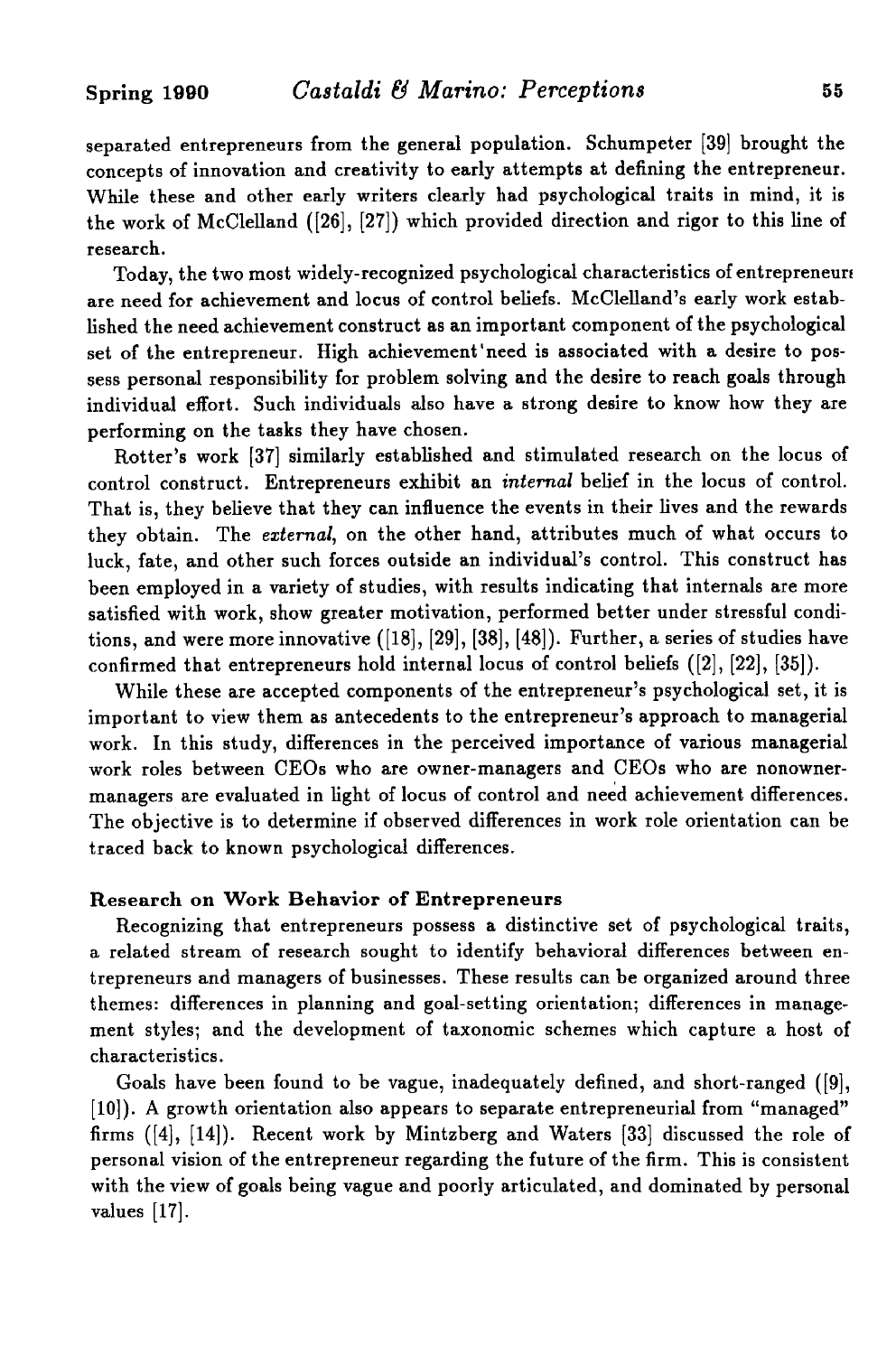Management style differences have been explored in another set of studies. The use of strategic management techniques  $[4]$  and boundary-spanning activities  $([12], [15])$ have been related to entrepreneurs. Calculated risk-taking and a bias toward developing activities within the firm have also been identified as a part of the entrepreneur's behavioral repertoire [45].

In light of the complex array of motives and behaviors that compose this phenomenon of entrepreneurship, several authors sought to classify these people into types of entrepreneurs. Each proposed type captured a "gestalt" of perceptions and actions. Boswell [1] classified four types of entrepreneurs:

*Innovator* - favoring growth and self-realization.

*Proprietor* - interested in maintaining control and financial independence.

- *Technician* inclined toward technical efficiency, productivity, and profits over growth.
- *Artisan* favoring personal independence and survival over economic success.

Smith and Miner [42] classify two types: craftsman and opportunistic, which has been supported in several other studies ([2], [23J, [44]). Another typology developed by Filley and Aldag [16] is also supportive of the craftsman/opportunistic distinction.

While each of the above studies provides insight to the work behaviors of entrepreneurs, they rarely deal with specific actions that might be undertaken in the course of managing a firm. The typologies and goal orientations do point to a predilection for certain actions. However, the domain offeasible actions within any typological classification is quite broad. For example, a technician in Boswell's taxonomy might be expected to monitor raw material consumption and personally negotiate with ven $d$ ors  $-$  all in an effort to improve productivity.

Because the intent of the present study is to relate psychological traits to aspects of managerial behavior, this article relies on the managerial work role literature. That literature offers a more detailed partitioning of work activities.

#### Method

### Managerial Work Roles

Several categorizations of managerial work roles are available in the literature. Perhaps the best-known is the partitioning of management activities presented by Mintzberg [32J. However, the Mintzberg categories are not mutually exclusive and many specific work activities can be related to more than one role. Other researchers have noted this problem in empirical settings [43].

The work roles utilized in this study were those crated by Hemphill [21]. He generated his set of managerial work roles by compiling a list of 575 work activities from interviewing managers and examining job description statements. This list of work activities was evaluated by 93 executives in five large manufacturing firms. Using a Likert scale, each manager rated the extent to which each statement applied to his or her job. The work roles were determined by correlating the response of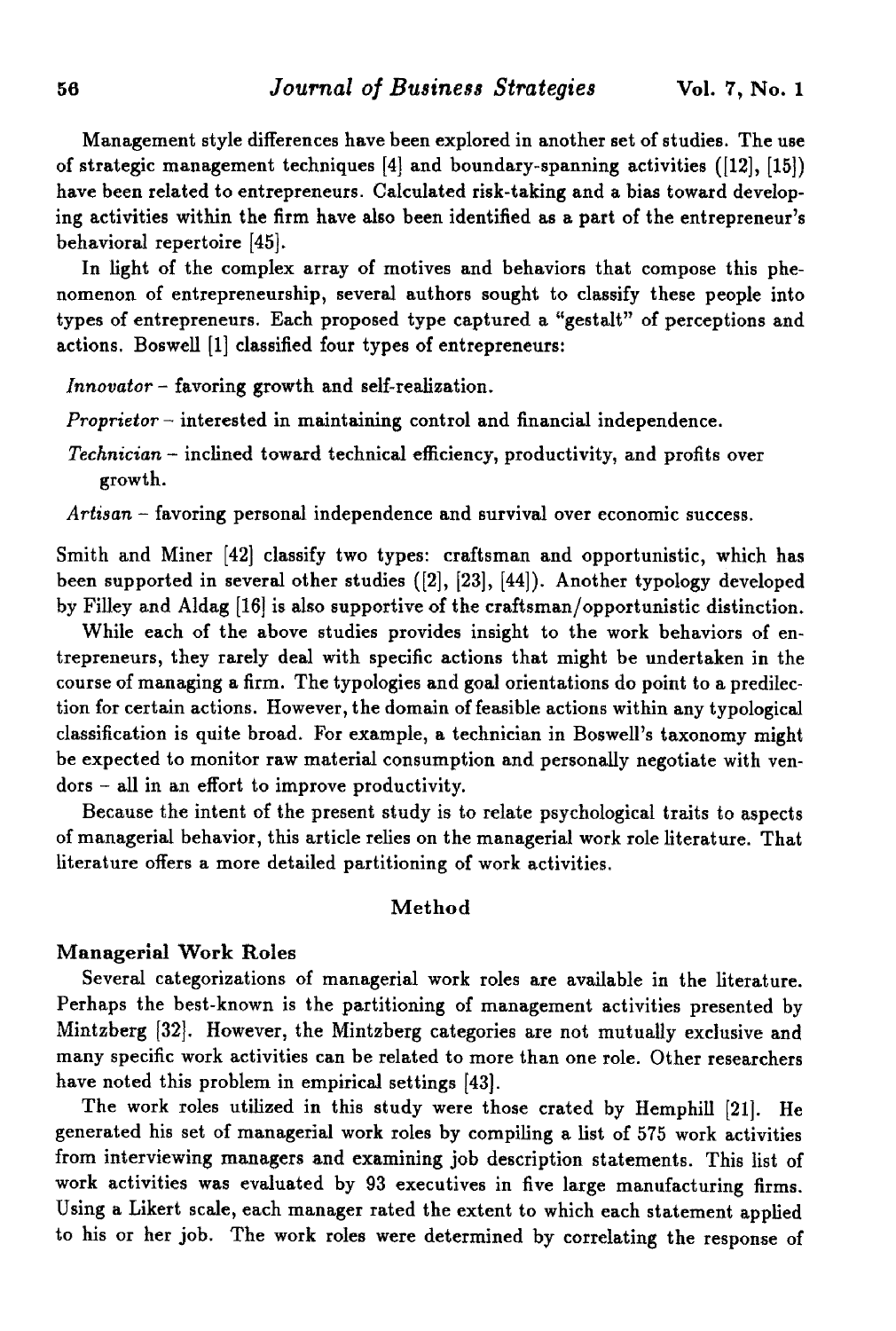pairs of 93 subjects. Tucker's interbattery factor analysis method was applied to an off-diagonal 8ubmatrix of these inter-correlations, which generated a set of work activities representing each work role. Reliabilities for each set of work activities ranged from. 74 to .89. Low inter-correlations among the work roles indicated their relative independence. This analysis produced a set of eight work roles which would be germane to studying the positions of the CEO. These roles and examples of related work activities are:

- 1. Providing a staff service in non-operational areas;
	- Selection of new employees
	- Assign jobs to subordinates
- 2. Supervision of work;
	- Trouble shoot special operational problems as they arise
	- Decide the best use of available facilities
- 3. Business Control;
	- Review of budgets for operations
	- Maintenance of proper inventories
- 4. Technical concerns with products and markets;
	- Assist sales people in securing important accounts
	- Anticipate new or changed demand for products
- 5. Human, community, and social affairs;
	- Active in community affairs
	- Promotion of company to public
- 6. Long-range planning;
	- Formulation of long-term objectives for organization
	- Determination of business activities to engage in
- 7. Business reputation; and
	- Oversees delivery schedule
	- Oversees the quality of company products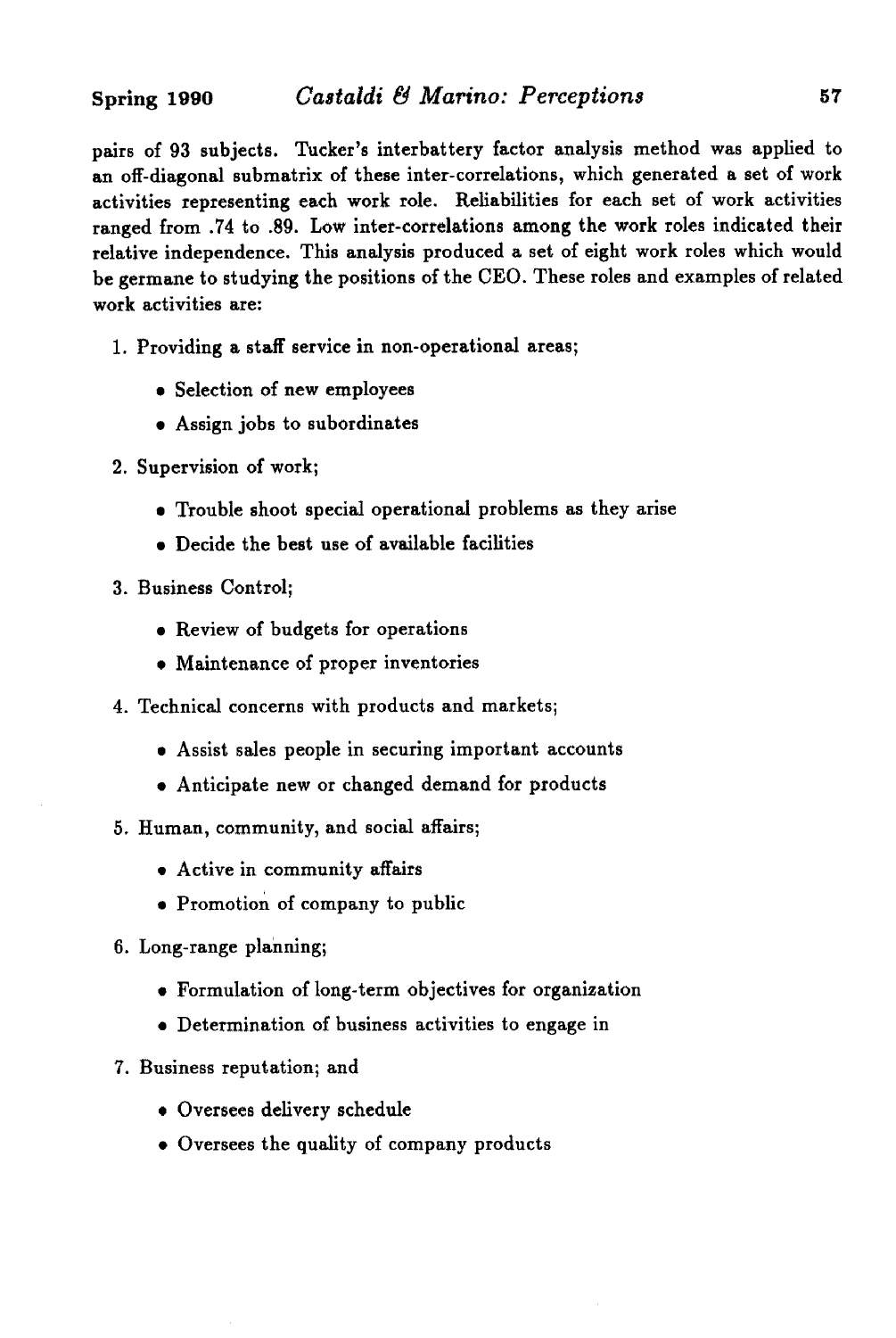- 8. Preservation of assets.
	- Oversees capital expenditures
	- Determines utilization of capital assets

Although these work roles were formulated in 1960, they are supported by recent work on managerial behavior. In his study of managerial work behavior, Whitely ([69], p. 344) notes, "[s]tudies as widely spaced in time as Hemphill [21] and Tornow and Pinto [46] identify similar behavioral (work) dimensions."

#### Brunswik Lens Model

The primary thrust of this research centers on the judgment of the CEOs as to their perception of the relative importance of the managerial work roles identified with their position. One method of accomplishing this would be to simply ask each CEO to rank each work role in terms of relative importance. However, Slovic, and Lichtenstein [41] established that most decision makers have poor insight when utilizing such subjective estimates of their own multiple-criteria decision process. To overcome this problem, Brunswik's Lens Model was used to study the judgment process of CEOs who are owner-managers and CEOs who are nonowner-managers.

In this model, each subject is required to make a quantitative evaluation of a large number of situations, each of which is defined by certain cue dimensions. These cue variables must be quantifiable, even if only to the extent of a binary  $(0 \text{ vs. } 1)$ relationship. Each CEO was presented with a set of profiles ("situations"), each describing a hypothetical CEO based on his/her ability to perform the eight work roles ("cue dimensions"). Utilizing this information, the subjects rated the predicted effectiveness of each of the hypothetical CEOs. By varying two different levels of ability for each work role on each hypothetical profile, it is possible to determine the relative degree of importance that the CEO places on each work role.

This model was selected for two reasons. First, it uses an ideographic-statistical approach to hypothesis testing, which allows for the utilization of a small sample size. Ideographic implies that *each* subject's behavior (judgment) must meet a statistical test of significance ([19], [41]). This, in turn, demands that a sufficient number of situations be given to each subject to perform a sufficient number of tests. Thus, the Lens model provides a quantified, descriptive summary of the way each CEO weighs and combines information. Second, with its inferential qualities, this model allows the CEO to make judgments in an atmosphere that approximates his or her own decision-making environment. As Mitroff states:

The important point to appreciate about the Brunswik paradigm is that it specifically incorporates the idea of a probabilistic, uncertain decisionmaking environment. Unlike most psychological experiments where both the cues and the variables to be estimated are "visible," in a Brunswik experiment a subject is forced to engage in inferential decision-making, i.e., to infer the value of a variable that is hidden from his "direct view." ([34), p. 49)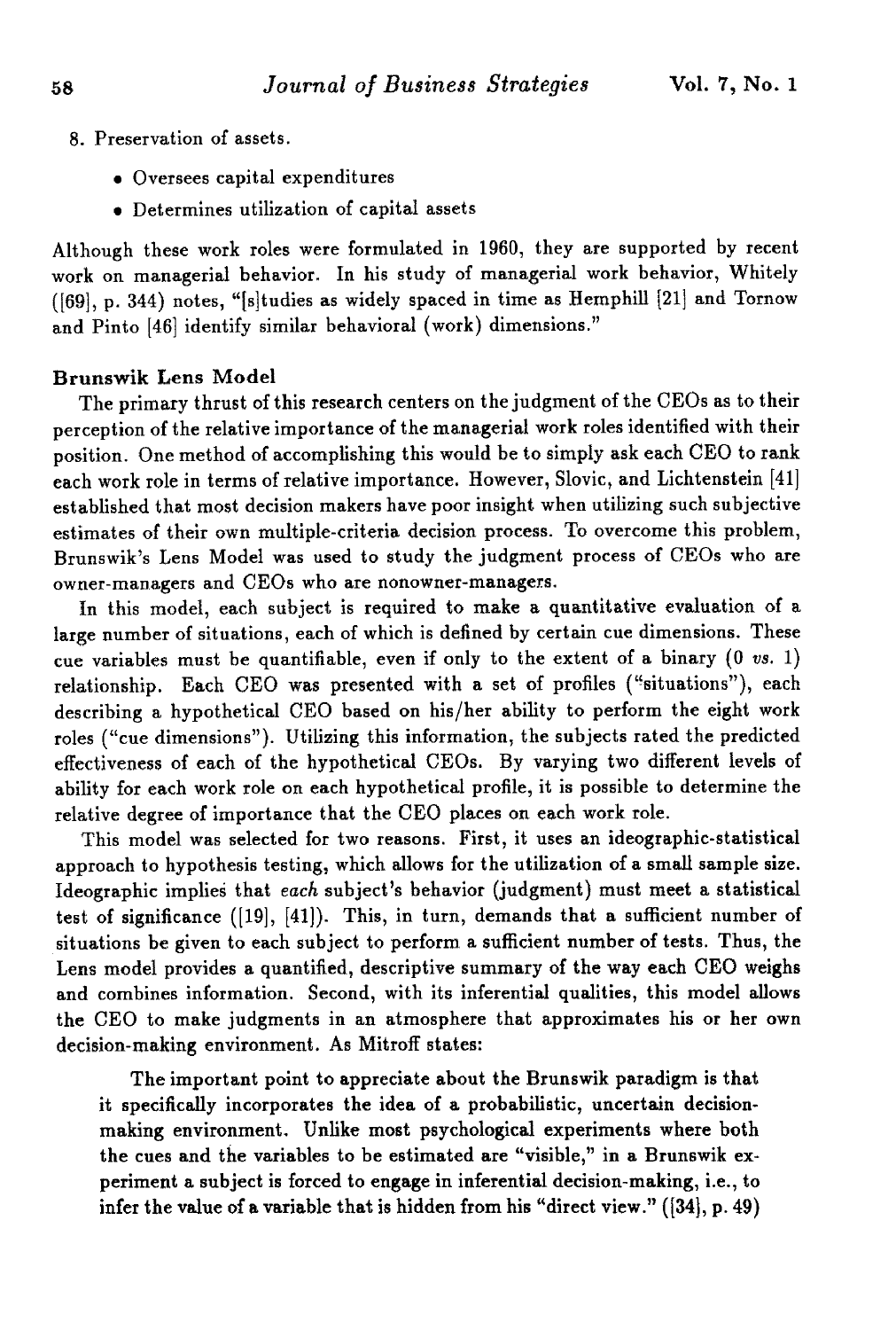# Data Collection

The research design utilized is a 4-4 split of a fixed-effect  $2^5$  factorial ANOVA. Each work role was described in terms of two ability levels: excellent or poor. The two levels used in this study were distributed in a 4:4 ratio. Thus, each hypothetical CEO profile has four excellent-ability work roles and four poor-ability work roles. In using such a split, the design is controlled for rater judgment bias which may occur should the profile be weighted unevenly with either more "excellent" or "poor" work role abilities.

In order to create an instrument of reasonable length, a one-half fractional replication was employed. This design produced a set of 35 hypothetical profiles for each subject. With instruction by the researcher, each subject made judgments as to the predicted effectiveness of each hypothetical CEO, based on a scale of one to nine. For data analysis purposes, these judgments were recoded 1, 2, and 3, representing extremely ineffective, average effectiveness, and extremely effective performance.

#### Subjects

The subjects of this research project consisted of eight CEOs of wood furniture manufacturing firms. Four CEOs are considered owner-managers, as they started their own firms, while four CEOs were promoted to their position and are considered nonowner-managers. A single industry was selected to hold constant as many extraneous variables as possible. All firms meet the Small Business Administration's definition of "small business" in terms of dollar sales and number of employees. Each CEO was interviewed and the data collection instrument was completed in the author's presence.

#### Results

In Table 1, the magnitude of effect of each work role and the mean effect for each subject group are presented. These calculations are based upon the degree to which the dependent variable (i.e., "predicted effectiveness") shifted as the levels of the work roles varied from poor to excellent. A positive magnitude of effect indicated the work role is unimportant. In other words, a negative magnitude of effect occurs if the predicted effectiveness variable is reduced when the level of ability goes from poor to excellent. Therefore, this index provides the "direction" and "degree" of importance associated with each work role.

These results indicate that three categories of work roles exist among these subjects: Universally important roles, universally unimportant roles, and those roles whose importance is moderated by ownership status.

Long-range planning and preservation of assets are considered the most important roles by each group of subjects. The mean effects are statistically identical for the owners and nonowners. Neither the magnitude of importance of these roles nor the consistency across subject groups is surprising.

Business control, human, community, and social affairs, and business reputation are three managerial roles which are considered relatively unimportant by both groups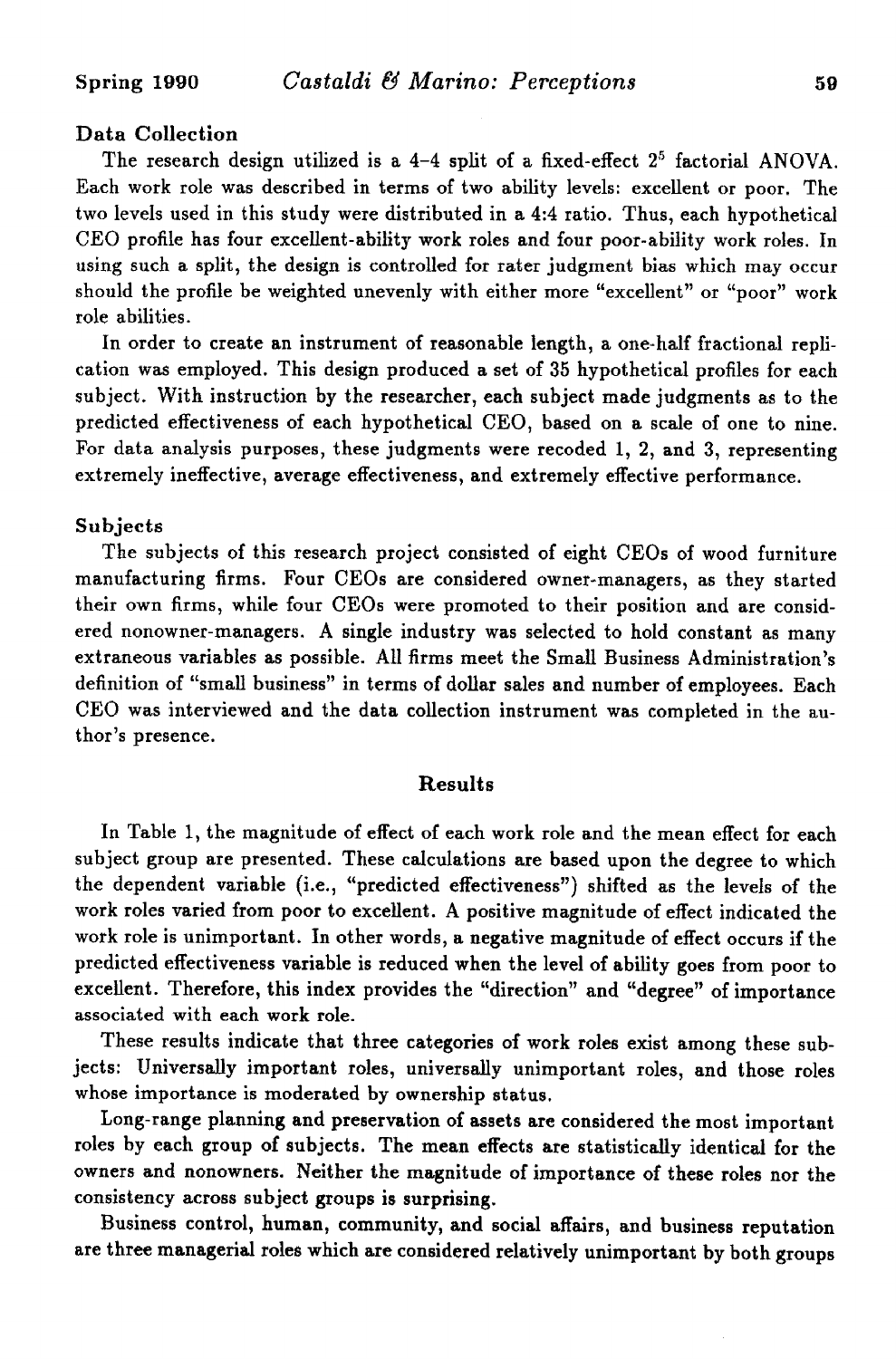| IOF L'ACH ULU             |                                                |         |         |         |         |      |         |      |
|---------------------------|------------------------------------------------|---------|---------|---------|---------|------|---------|------|
| <b>CEO</b>                | Magnitude of Effect of Managerial Work Roles** |         |         |         |         |      |         |      |
| Owner-Manager             | A                                              | в       | С       | Đ       | Е       | F    | G       | H    |
|                           | .188                                           | $-.058$ | $-.062$ | $-.076$ | $-.326$ | .326 | $-.326$ | .350 |
| 2                         | $-.188$                                        | $-.247$ | $-.188$ | $-.012$ | $-.198$ | .452 | $-.071$ | .483 |
| 3                         | .000.                                          | $-.408$ | $-.250$ | .227    | $-.317$ | .191 | $-.063$ | .666 |
| 4                         | $-.375$                                        | $-.188$ | $-.125$ | .324    | $-.254$ | .382 | $-.127$ | .400 |
| $\overline{x}$            | $-.094$                                        | $-.225$ | $-.156$ | .116    | $-.274$ | .338 | $-.147$ | .475 |
| <b>CEO</b>                |                                                |         |         |         |         |      |         |      |
| Nonowner-Manager          |                                                |         |         |         |         |      |         |      |
| 5                         | .125                                           | .016    | .375    | -.307   | $-.667$ | .159 | $-.159$ | .466 |
| 6                         | .000                                           | $-.125$ | $-.625$ | $-.259$ | $-.259$ | .635 | .127    | .533 |
|                           | .357                                           | .612    | $-.500$ | .308.   | $-.095$ | .223 | $-.476$ | .476 |
| 8                         | .000                                           | $-.408$ | $-.250$ | $-.021$ | $-.227$ | .404 | $-.041$ | .485 |
| $\overline{x}$            | .125                                           | .024    | - 250   | $-.070$ | $-.324$ | .355 | $-.137$ | .488 |
| p value***                | .021                                           | .005    | .322    | .032    | .569    | .873 | .912    | .888 |
| $\mathbf{d}$<br>ъ.<br>- . | $\lambda$                                      |         | .       |         |         |      |         |      |

# Table 1 Direction and Degree of Work Role Importance  $F_0 = 1$   $C_0$

Calculation based upon the degree to which the dependent variable (predicted effectiveness) shifted as the level of the work role varied from poor to excellent. A minus (-) sign indicates the work role is considered unimportant.

\*" A: Providing a staff service in a non-operational area

B: Supervision of work

c: Business control

D: Technical concerns with products and markets

E: Human, community, and social affairs

F: Long-range planning

G: Business reputation

H: Preservation of assets

\*\*\* Scheffe's test for *post hoc* comparisons of each group of subjects.

of subjects. Both business control and business reputation roles involve operational activities associated with inventory control, quality control, and budgetary reviews. Even in these small firms, it is likely that these activities are delegated to lower-level managers. The subjects did not perceive the work role human, community, and social affairs to be important. This may be attributable to the geographic characteristics of the sampled firms. All of the companies were located in rural settings which was hundreds of miles from the closest metropolitan area. Hence, there was little public and consumer visibility, which may have reduced the importance of this role for CEOs in the survey.

Providing a staff service, supervision of work, and technical concerns with products and markets are the three roles which are perceived significantly different in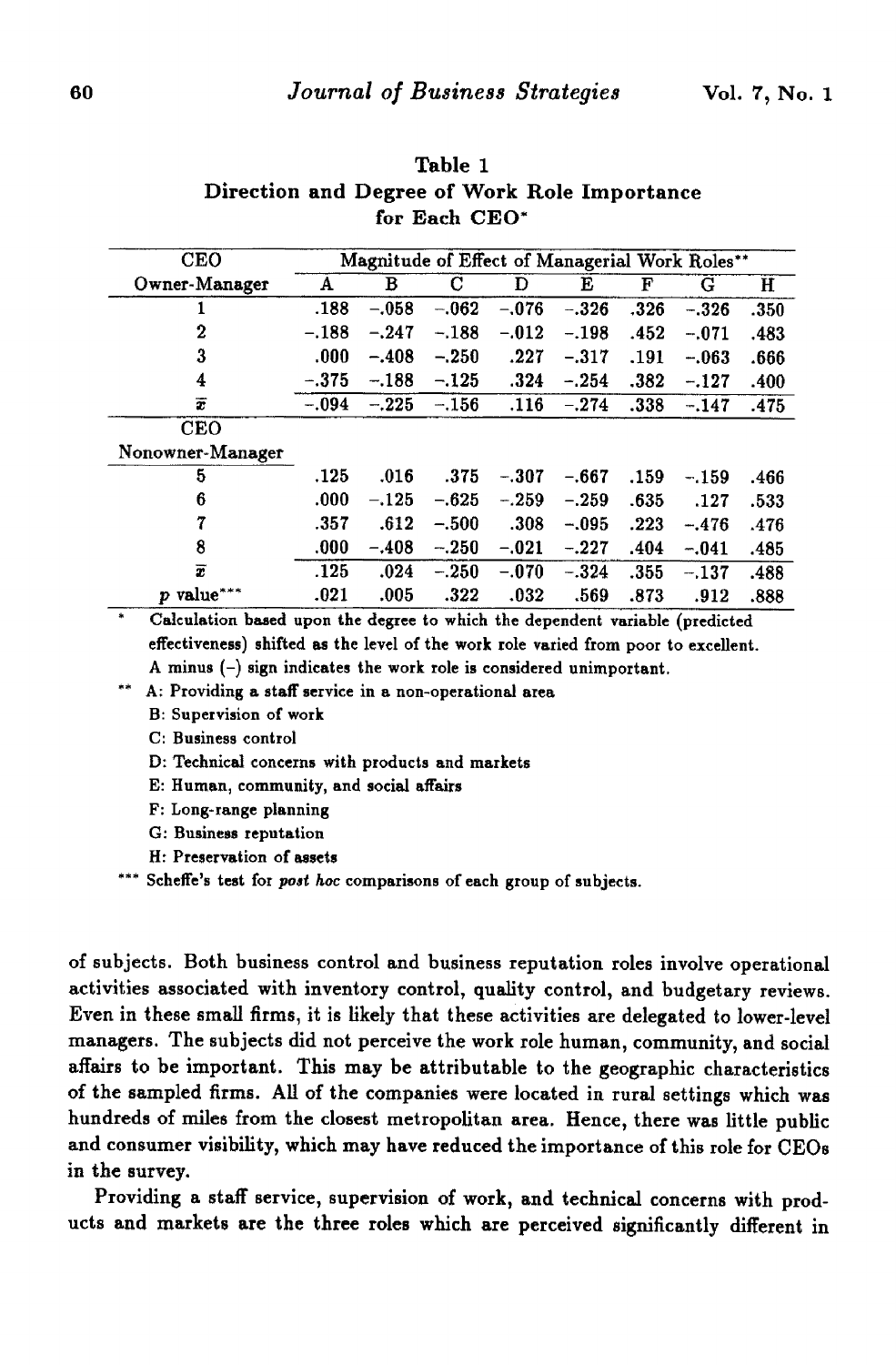importance by the owner and nonowner groups. While dearly moderated by ownership status, the purpose here is to relate these role perceptions to the underlying psychological attributes of the owners and nonowners.

# Discussion

Much of the research on the psychology of entrepreneurs is directed at the identification of traits that might compel an individual to commence a business venture. The entrepreneurs in this study each formed the companies they now own and manage. Their perceptions of the importance of particular work roles differ from nonownermanagers of similar firms in the same industry.

#### Supervision of Work

Owner-managers perceive this role to be unimportant in the managerial repertoire. Indeed, except for human, community, and social affairs, it was the least important of the eight roles examined. This result is consistent with an internal locus of control belief. Internals have been reported to be more trusting [20] and to be more satisfied with a participative management style [38]. Externals have been reported to favor a more directive and structured form of supervision ([25], [30]). Recent findings from Miller, Droge, and Toulouse [31] also offer an explanation regarding high achievement motivation. They found that centralization and formalization were positively affected by the level of achievement motivation in their sample of small firm CEOs. In highly structured firms, the need for close supervision is eliminated. That is, if decision making authority is centralized in the hands of a few top executives and the behavior of workers is controlled by rules and procedures, supervision may not enhance effectiveness.

### Technical Concerns for Products and Markets

Since the owners were more probably motivated to enter the furniture business due to the technical expertise or market knowledge, their continued concern for this role is not surprising. However, a high need for achievement is also consistent with this result. Direct contact with customers is implied within this role and will likely provide the immediate performance feedback intrinsic to the need achievement construct. Also, being close to product concerns and markets would be instrumental in setting goals and supporting the sense of personal responsibility for their attainment, which is also manifest in the need achievement drive.

# Providing a Staff Service in a Non-Operational Area

This role is perceived as the third most important among the nonowner-managers. There is evidence which suggests that managers who are promoted tend to place priorities on working behaviors closely related to their former positions ([5], [6], [36], [47]). This may well be the best explanation for this observed difference. However, need achievement among the owner-managers can also be evoked as an explanation.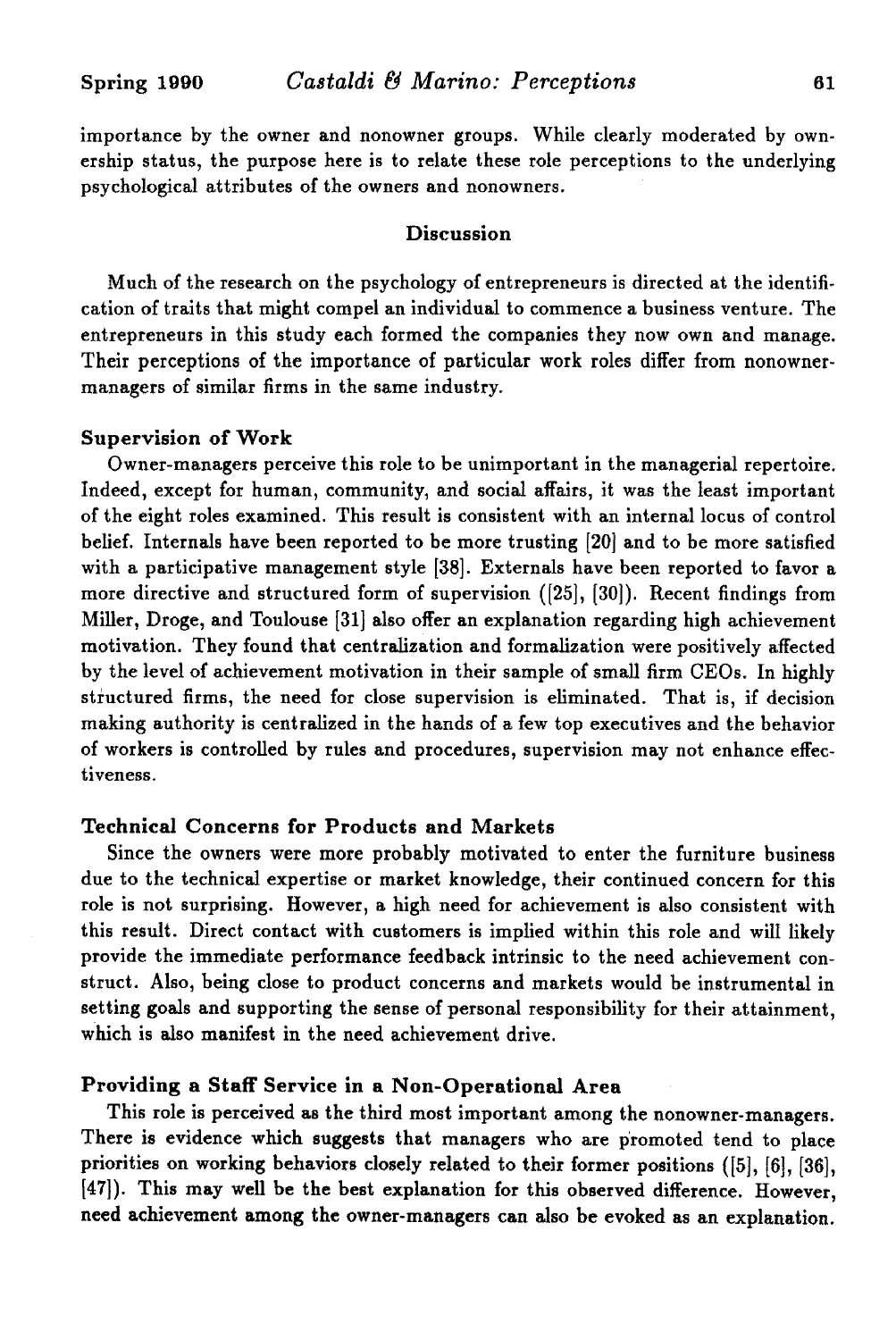Staff support of a non-operational area might bear, at best, a tenuous relation to goal achievement and provide the least feedback to the owner.

#### Conclusions

In conclusion, this research posits that differences in work role orientation among owners and nonowners may well be attributable to a personality set which motivates the initial entrepreneurial event. It is believed that this position offers opportunities for future research and also has implications for practicing managers in these types of organizations.

Managerial attention should be directed toward supplementing the owner's repertoire. Ifit is acknowledged that each of the managerial work roles are, to some extent, necessary as the firm grows and prospers, then strategies for filling some voids in work supervision and staff services must be developed. *Delegation* is an obvious solution, yet it is one which must be justified by growth of the firm. The creation of a Product Supervisor, Director of Operations, or a similar position is an approach to relieving the owner of supervisory responsibilities. *Management 'development training* in the development of policies and procedures or in job design may assist the owner in reducing the need for supervision within the organization. Restructuring work flows and installing performance pay systems can also reduce supervision requirements. *Use of outside resources,* either consultants or special services providers such as employee leasing firms, can supplement support service inadequacies. Finally, the *judicious selection of outside directors* can be used to complement the skills and interests of the owner.

Research might well extend the understanding of how these psychological attributes influence managerial work activities after the venture formation stage. The channeling of the owner's attention into particular roles is likely to influence structural designs, commitments to staff development, growth strategies, product development efforts, and a host of other organizational outcomes. The call for research by Jennings and Zeithaml [24] concerning the locus of control construct, and the recent work by Miller, *et al.* [31] on CEO need achievement are examples. These may be viewed as logical and potentially fruitful extensions of the rich history of psychological inquiry in entrepreneurial research.

#### References

- 1. Boswell, J. "Corporate Planning in Small Manufacturing Firms," *Journal of Business Policy,* Vol. 2 (1971), pp. 49-53.
- 2. Bracker, J. S. *Planning and Financial Performance Among Small Manufacturing Firms: An Industry Study,* doctoral dissertation, Georgia State University (1982).
- 3. Brockhaus, R. S. "IE Locus of Control Scores as Predictors of Entrepreneurial Intention," *Proceedings of the Academy of Management* (1975), pp. 433-35.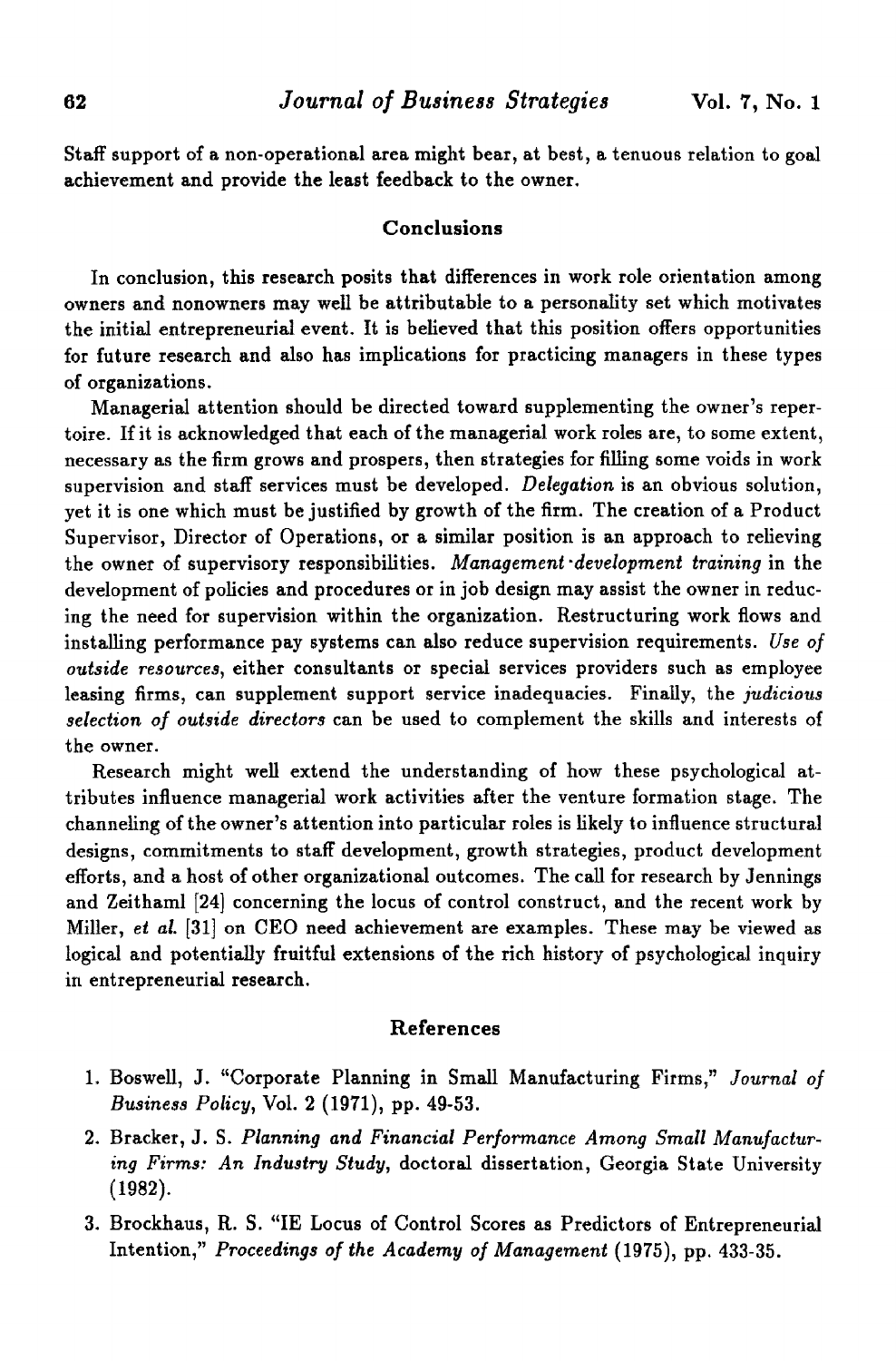- 4. Carland, J. W., F. Hoy, and J. C. Carland. "Differentiating Entrepreneurs from Small Business Owners: A Conceptualization," Academy of Management Review, Vol. 9 (1984), pp. 354-59.
- 5. Choran,1. *The Manager of a Small Company,* Master's thesis, McGill University, Montreal (1969).
- 6. Cohn, T. and R. A. Lindberg. *Survival and Growth: Management Strategies for the Small Firm.* New York, NY: AMACOM (1978).
- 7. Collins, O. and D. Moore. *The Organization Makers: A Behavioral Study of Independent Entrepreneurs.* New York, NY: Meridith (1970).
- 8. Cooper, A. "Entrepreneurial Environment," *Industrial Research(1970),* p. 12.
- 9. d'Ambroise, G. *Personal Characteristics, Organizational Practices, and Managerial Effectiveness: A Comparative Study of French and English Speaking Executives in Quebec,* doctoral dissertation, The University of California, Los Angeles (1974).
- 10. d'Ambroise, G. and Y. Gasse. "Performance in Small Firms and the Utilization of Formal Management Techniques," paper presented at the Joint National Meeting TIMS/ORSA, Washington, DC (1980).
- 11. Dollinger, M. J. "Environmental Boundary Spanning and Information Processing Effects on Organizational Performance," *Academy of Management Journal,* Vol. 27 (1984), pp. 351-68.
- 12. Draheim, K. "Factors Influencing the Rate of Formation of Technical Companies." In A. Cooper and J. Komiver (eds.), *Technical Entrepreneurship: A Symposium,* Milwaukee, WI: Center for Venture Management (1972).
- 13. Dunkelberg, W. C. and A. Cooper. "Entrepreneurial Typologies." In K. H. Verspe (ed.), *Frontiers of Entrepreneurship Research,* Wesley, MA: Babson Center for Entrepreneurial Studies, pp. 1-15 (1982).
- 14. Evans, M. G. "Extensions of a Path-Goal Theory of Motivation," *Journal of Applied Psychology,* VoL &9 (1974), pp. 172-78.
- 15. Filley, A. C. and R. J. Aldag. "Characteristics and Measurement of an Organizational Typology," *Academy of Management Journal,* Vol. 21 (1978), pp. 578-91.
- 16. Gasse, Y. *Entrepreneurial Characteristics and Practices: A Study of the Dy, namics of Small Business Organizations and Their Effectiveness* in *Differen Environments.* Sherbrooke, Quebec: Rene Prince Imprimeur (1977).
- 17. Goodstadt, B. E. and Hjelle, L. A. "Power to the Powerless: Locus of Control and the Use of Power," *Journal of Personality and Social Psychology,* Vol. 27 (1973), pp. 190-96.
- 18. Hammond, K. R. and N. E. Wascoe (eds.). *New Directions for Methodology for Social and Behavioral Science,* p. 3.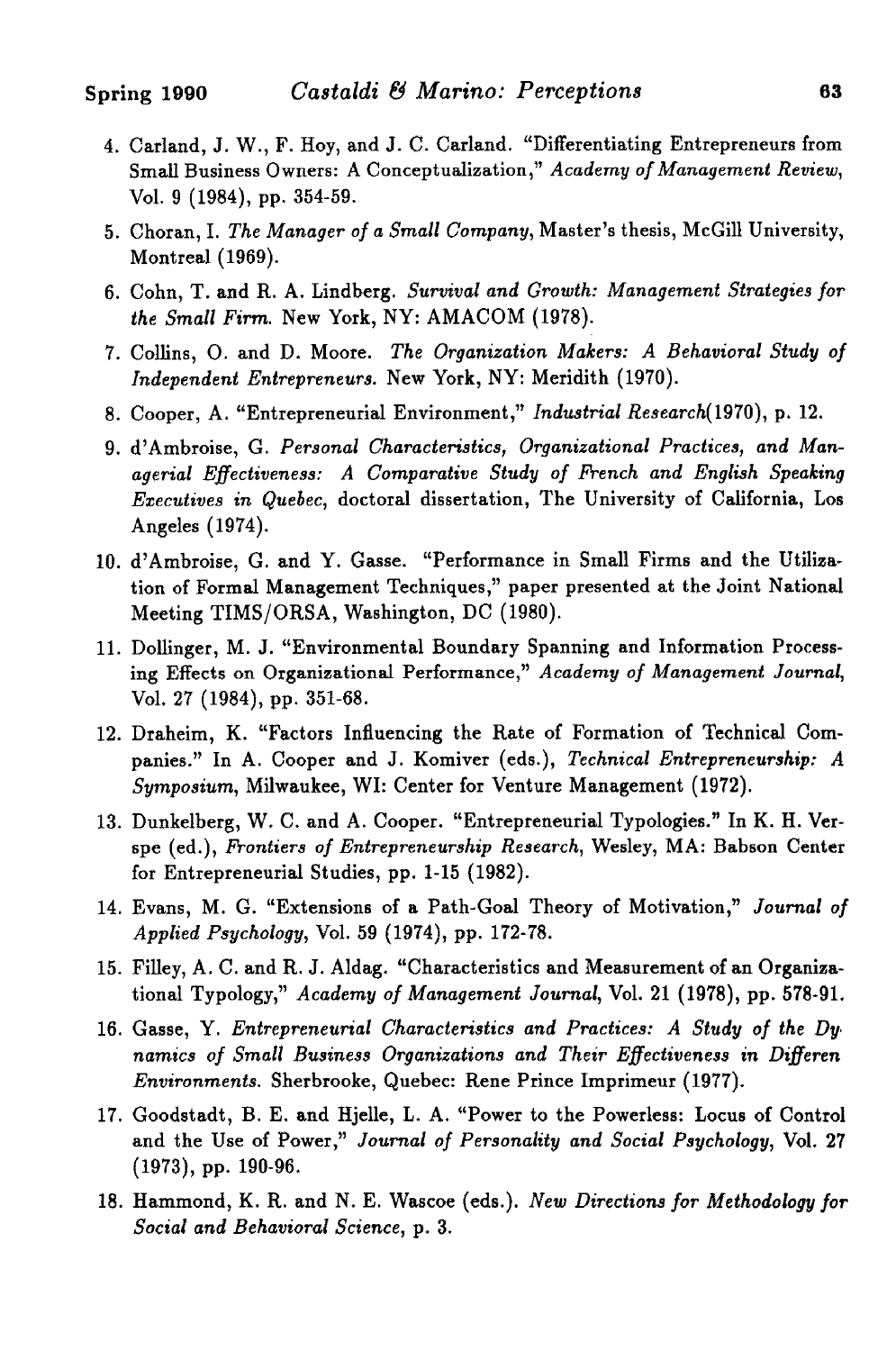- 19. Hamner, W. and D. Organ. *Organizational Behavior: An Applied Psychological Approach.* Dallas, TX: Business Publications, Inc. (1978).
- 20. Hemphill, J. K. *Dimensions of Executive Positions.* Columbus, OH: Bureau of Business Research, Ohio State University (1960).
- 21. Hornaday, J. A. "Characteristics of Successful Entrepreneurs," *Personnel Psychology,* Vol. 24 (1971), pp. 141-53.
- 22. Hornaday, J. A. and C. S. Bunker. "The Nature ofthe Entrepreneur," *Personnel Psychology,* Vol. 23 (1970), pp. 47-54.
- 23. Jennings, D. E. and C. P. Zeithaml. "Locus of Control: A Review and Directions for Entrepreneurial Research," Proceedings of the Academy of Management (1983), pp. 417-21.
- 24. Marino, K. and S. White. "Departmental Structure Locus of Control and Job Stress: The Effects of a Moderator," *Journal of applied Psychology,* Vol. 70 (1985), pp. 782-84.
- 25. McClelland, D. "Achievement Motivation Can Be Developed," *Harvard Business Review* (November/December 1965).
- 26. McClelland, D. *The Achieving Society.* Princeton, NJ: D. Van Norstrand (1961).
- 27. Mill, J. S. *Principles of Political Economy with Some of Their Applications to Social Philosophy.* London, UK: John W. Parker (1848).
- 28. Miller, D., M. Kets de Vries, and J. Toulouse. "Locus of Control and its Relationship to Strategy, Environment, and Structure," *Academy of Management Journal,* Vol. 25 (1982), pp. 237-53.
- 29. Miller, D. and C. Droge. "Psychological and Traditional Determinants of Structure," *Administrative Science Quarterly,* Vol. 31 (1986), pp. 539-60.
- 30. Miller, D., C. Droge, and J. Toulouse. "Strategic Process and Content as Mediators Between Organizational Context and Structure," *Academy of Management Journal,* Vol. 31 (1988), pp. 544-69.
- 31. Mintzberg, H. *The Nature of Managerial Work.* New York, NY: Harper and Row (1973).
- 32. Mintzberg, H. and J. A. Waters. "The Mind of the Strategist." in Srivastva & Associates (eds.), *The Executive Mind,* San Francisco, CA: Jossey-Bass (1983).
- 33. Sitroff, I. "A Brunswik Lens Model of Dialectical inquiring Systems," *Theory and Decisions,* Vol. 5 (1974), pp. 45-67.
- 34. Pandey, J. and N. B. Tewary. "Locus of Control and Achievement of Values of Entrepreneurs," *Journal of Occupational Psychology,* Vol. 50 (1979), pp. 107-11.
- 35. Paolillo, J. G. P. "Role Profiles for Managers at Different Hierarchical Levels," *Proceedings of the Academy of Management* (1981), pp. 211-14.